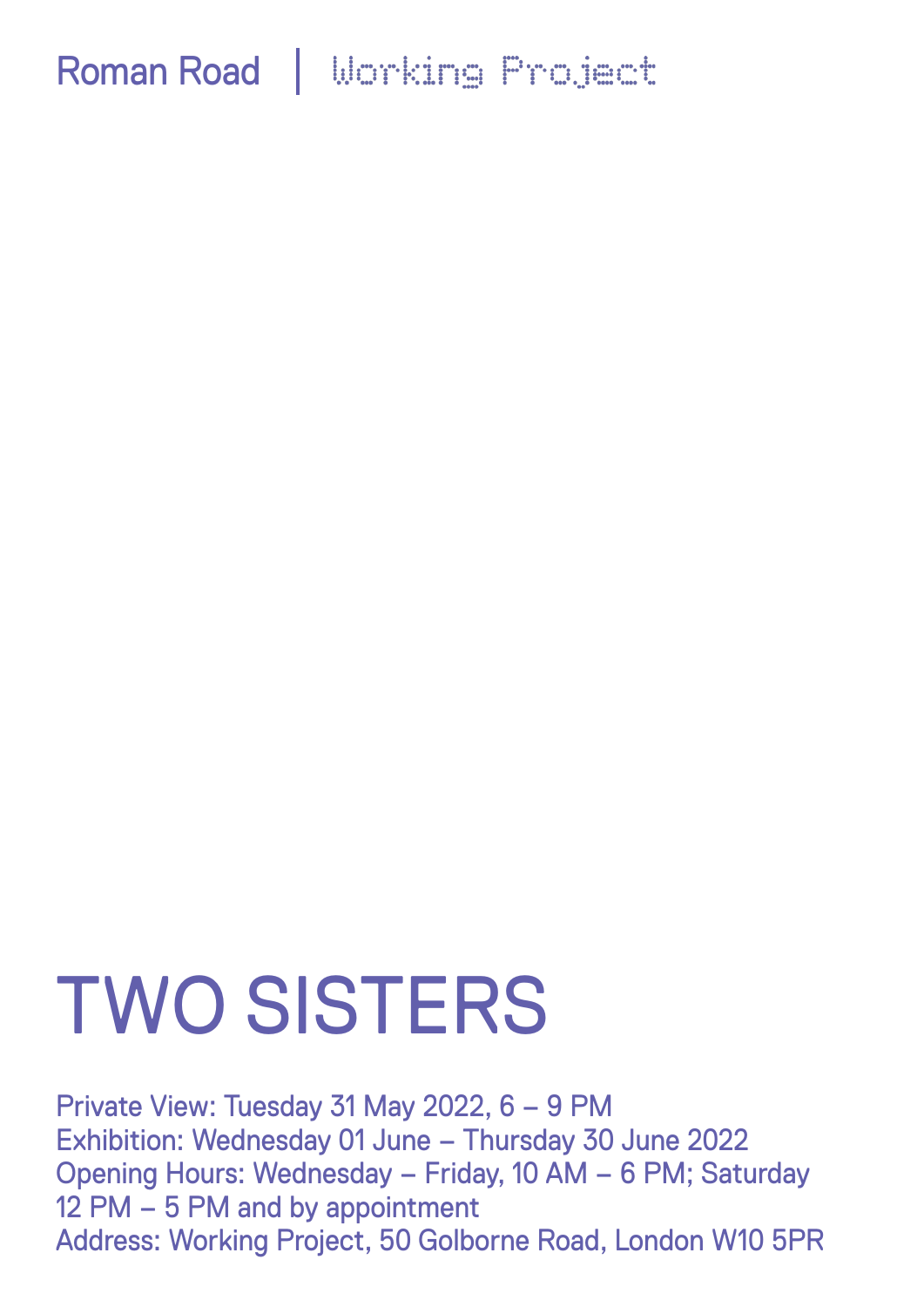Roman Road is extremely pleased to present *Two Sisters*, a group show exploring the themes of vision, connectivity and resilience at Working Project, Notting Hill. It brings together works by Daisy Dodd-Noble, Michael Dohr, Ariane Heloise Hughes, Yulia Iosilzon, Jack Laver, Alix Marie, Anousha Payne, Rebekah Rubalcava, Elsa Rouy and Anna Skladmann.

*Two Sisters* takes its title from Giorgio de Chirico's eponymous painting from 1915 which represents two faceless mannequin heads whose absent eyes are signified through the motifs of a line and of open black holes resembling doors, or perhaps portals. A seminal work by de Chirico, this painting illustrates the artist's desire to manifest what lies eternally behind 'the inexorable screen that is matter' as he called it. In the face of the First World War and the Spanish Flu pandemic, de Chirico conjured another world in which the ambiguity of symbols and "the solitude of signs", dealienated from logical meaning, allowed for poetic forces and new meanings to emerge.

Central to de Chirico's art and that of the Surrealist movement, the motif of the eye was subjected to violent assaults – blinded, enucleated, or mutilated. From Luis Buñuel's film *Un Chien Andalou* (1929), with its iconic opening scene of a razor blade slicing through a woman's eye, to Man Ray's *Indestructible object* (1933) with an eye cut from a photograph of his lover of three years who had just left him - photographer and model Lee Miller - mounted on a metronome, or Georges Bataille pornographic short novel *Histoire de l'Oeil* (Story of the Eye). This obsessive fascination with the termination of vision came with the idea that blindness enabled a new absolute kind of vision liberated from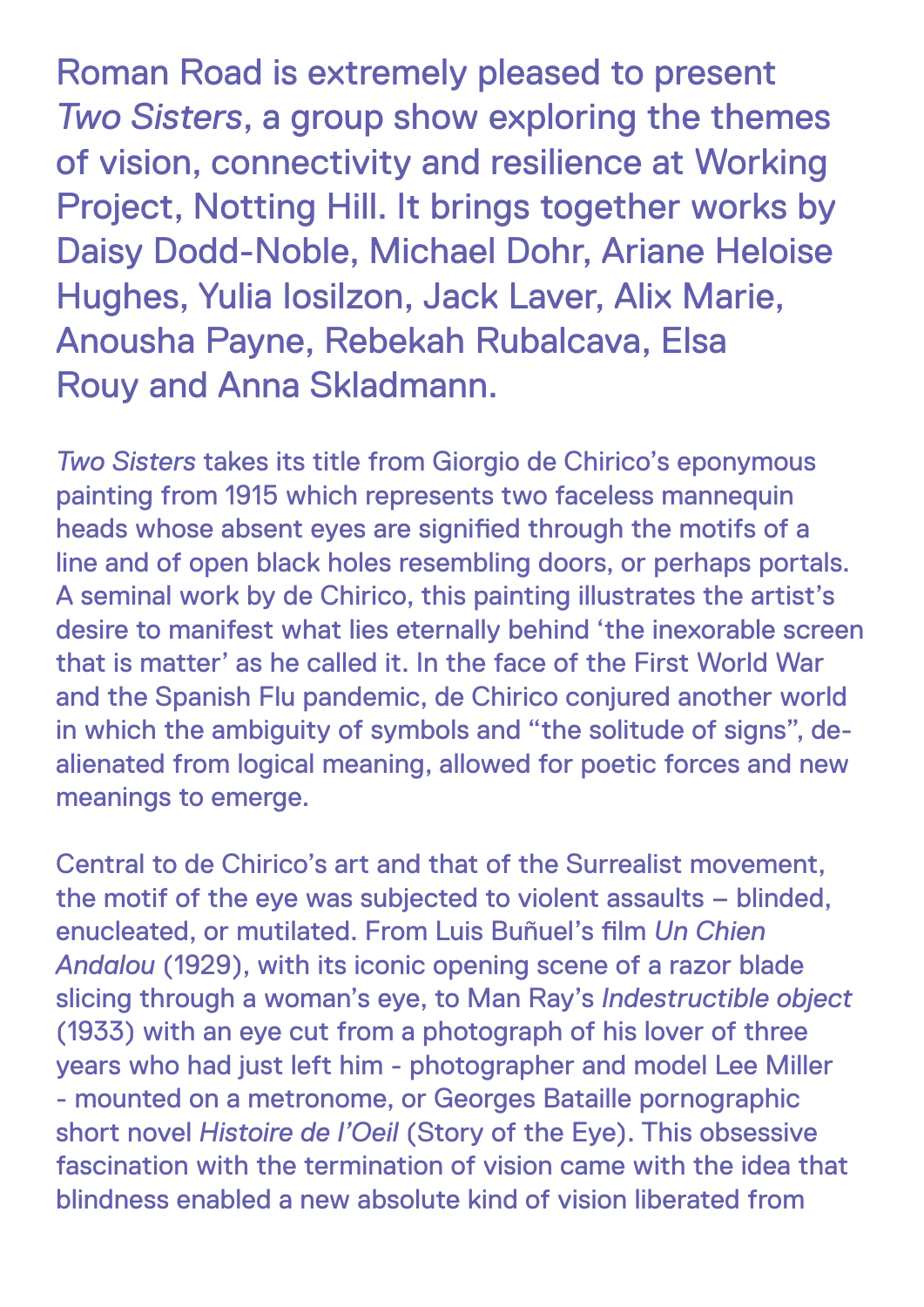reality. It is also the product of the Surrealists' response to the experience of war and its reaction against the very system that led to the world wars.

Surrealist techniques liberate the imagination and offer promises of freedom for artists with a desire to dissolve the frontier between visibility and invisibility, inner and outer worlds. Symbols, myths, dreams, and magic infuse the work of the artists presented in *Two Sisters* who each in their own way address phenomena of transformation, transfiguration and transmutation.

The reference to the eye was of particular importance for the elaboration of the exhibition *Two Sisters*. Indeed, one of the most vulnerable part of the body, the eye remains also one of the main portal to the world, to others. It is the site of constant attacks for it is the door to capture, steal, manipulate one's attention in a world dominated by visual information. Yet, it is also the site of vision, of creation and connection through the transformative power of imagination. *Two Sisters* invokes the multiplicity of vision and 'the eye of the imagination' as described by Oxford philosopher and esoteric Neoplatonist Robert Fludd.

Exploring the ways in which vision, connectivity and resilience interact, the exhibition is organised into groupings which are not intended as strict categories, but rather as ways of looking at motifs, networks of relations and questions that relate to the themes : from an engagement with organisms and the body, when these are confronted and surrounded by increasingly technologycontrolled environments, and explorations of bodies subjected to visual assaults; through to explorations of mythologies, and the development of abstract shapes and forms to evoke organic and subterranean movements invisible to the naked eye ; to dreamscapes inhabited by anthropomorphic figures; or to monuments to nature, its invisible powers, networks and resilience in the face of adversity.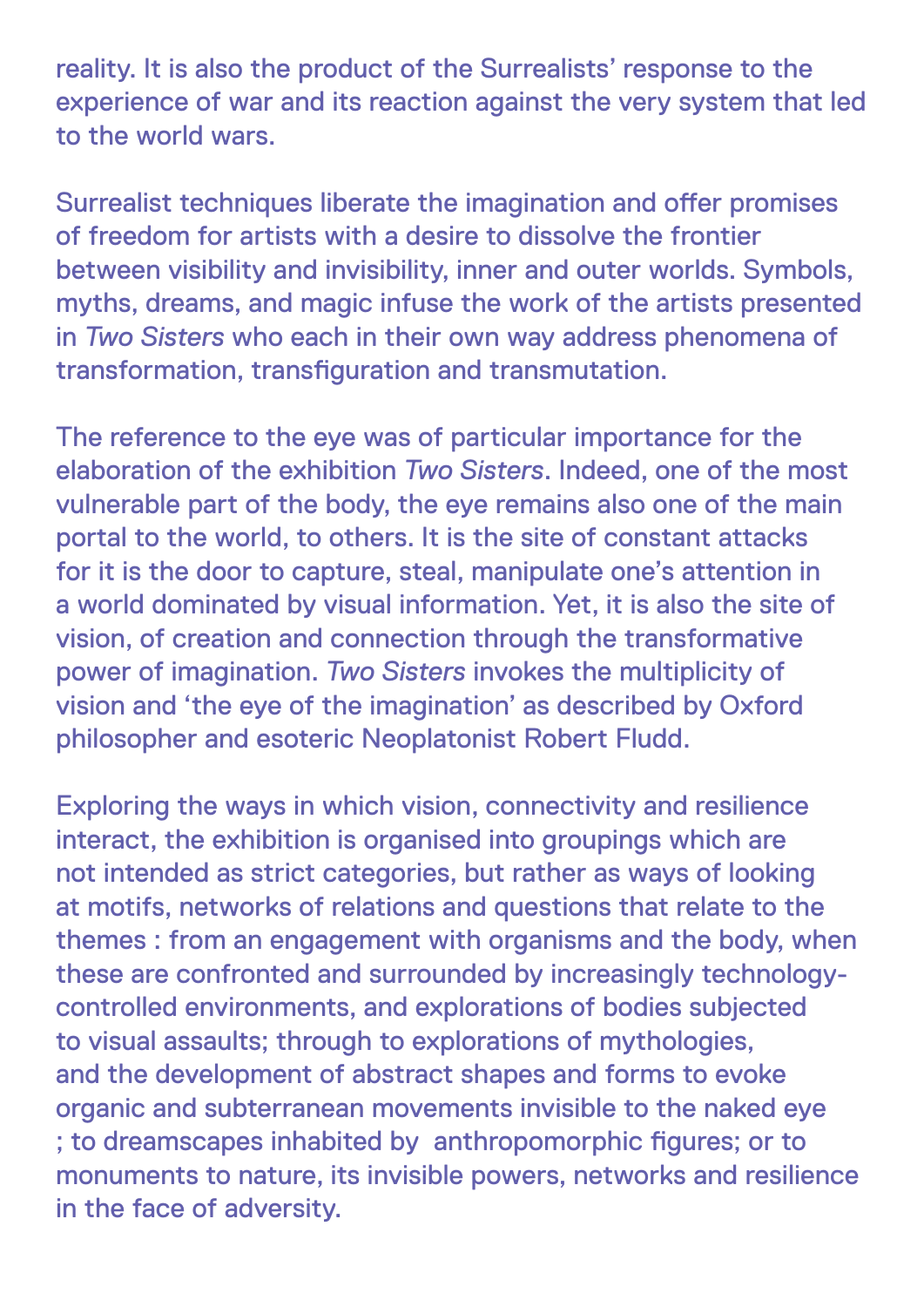The exhibition is curated by Marisa Bellani, Creative director at Roman Road and will be complemented by an essay written by art historian, Ines de Bordas who further researches the topic approached in this show.

*Two Sisters* opens on Tuesday 31 May 2022 and will be on display at Working Project, Notting Hill, until Thursday 30 June 2022. For any information, please email info@romanroad.com.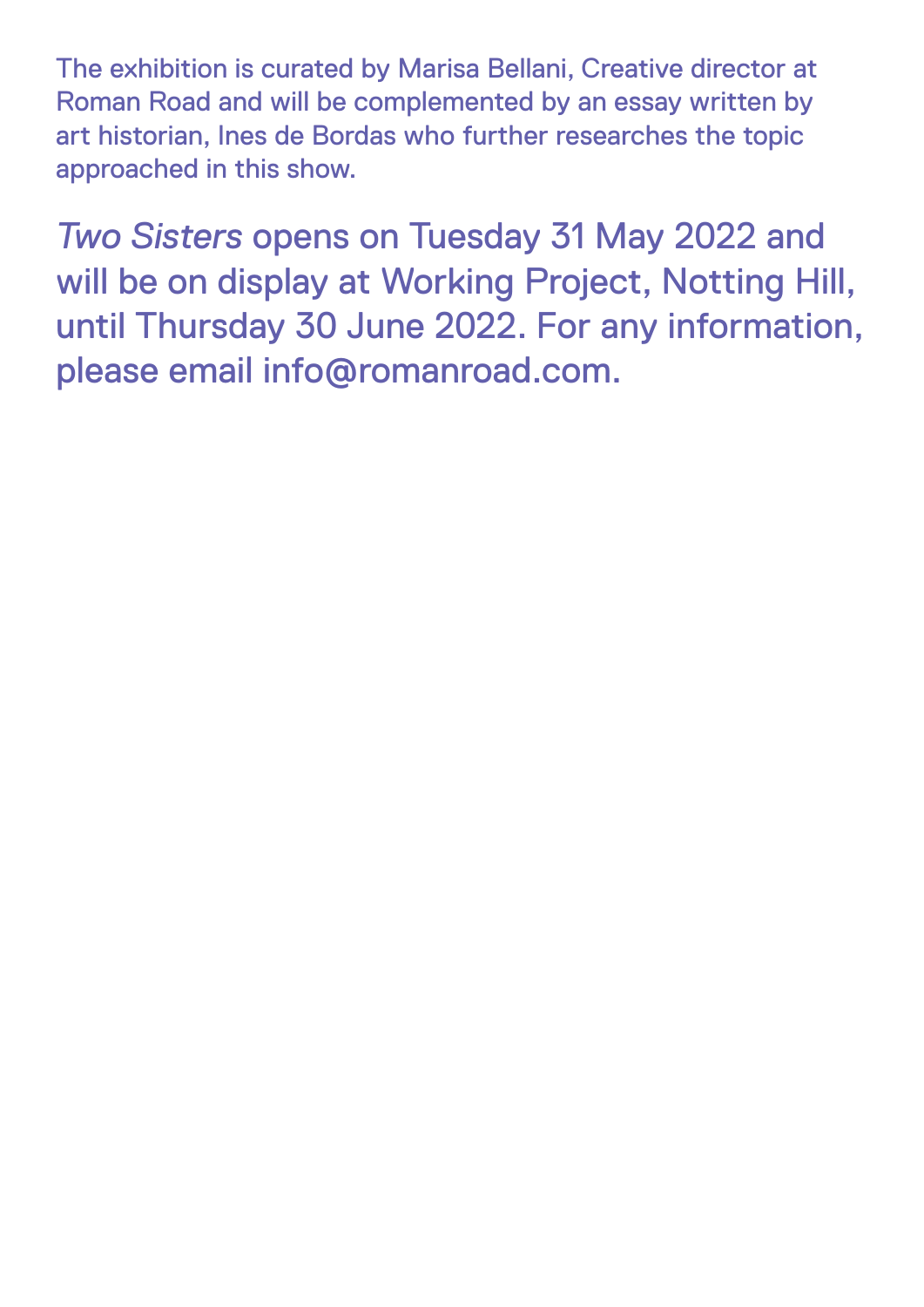### ABOUT THE ARTISTS

Alix Marie has developed a practice of photography that morphs into sculpture. Often working with images of the body, she expands the fields of vision associated with fixed images into a sculptural and immersive field. In *Styx* (2021), Marie uses large cyanotypes made from abdominal x-ray images printed onto fabric to form a labyrinthine installation. Floating in the exhibition space, the shapes of the cyanotypes become near abstraction and yet it is possible to recognise familiar forms – the outline of a spine, of the intestine. This uncertainty prompts the viewer to ask himself what am I looking at? These images are a challenge, and their status is ambiguous. Although hardly recognisable, they are encoded with our knowledge, or perhaps intuition, of the body. In classical Greek mythology, Styx is a water goddess and a river that symbolises the boundary between the Earth and the Afterlife. In her installation, Marie investigates what it means to be made of flesh, and how that consciousness of "being a body" can be made visible.

Abstract, hybrid and ambiguous, Jack Laver's works can be seen as attempts to look under the skin of the visible and to probe organic and subterranean movements invisible to the naked eye. If his experimentations with inks and adhesives can at times remind us of painting, or photography, they also belong to their very own category. Veins, roots, structures, canals, streams, pipes, tunnels, macroscopic and microscopic visions – all of these are possibilities contained within Laver's work. They remind us of the world of forms that exist beneath the surface of things: the magic of matter. Each composition reveals unexpected colours, waves and folds that beg the question: are these natural or unnatural landscapes?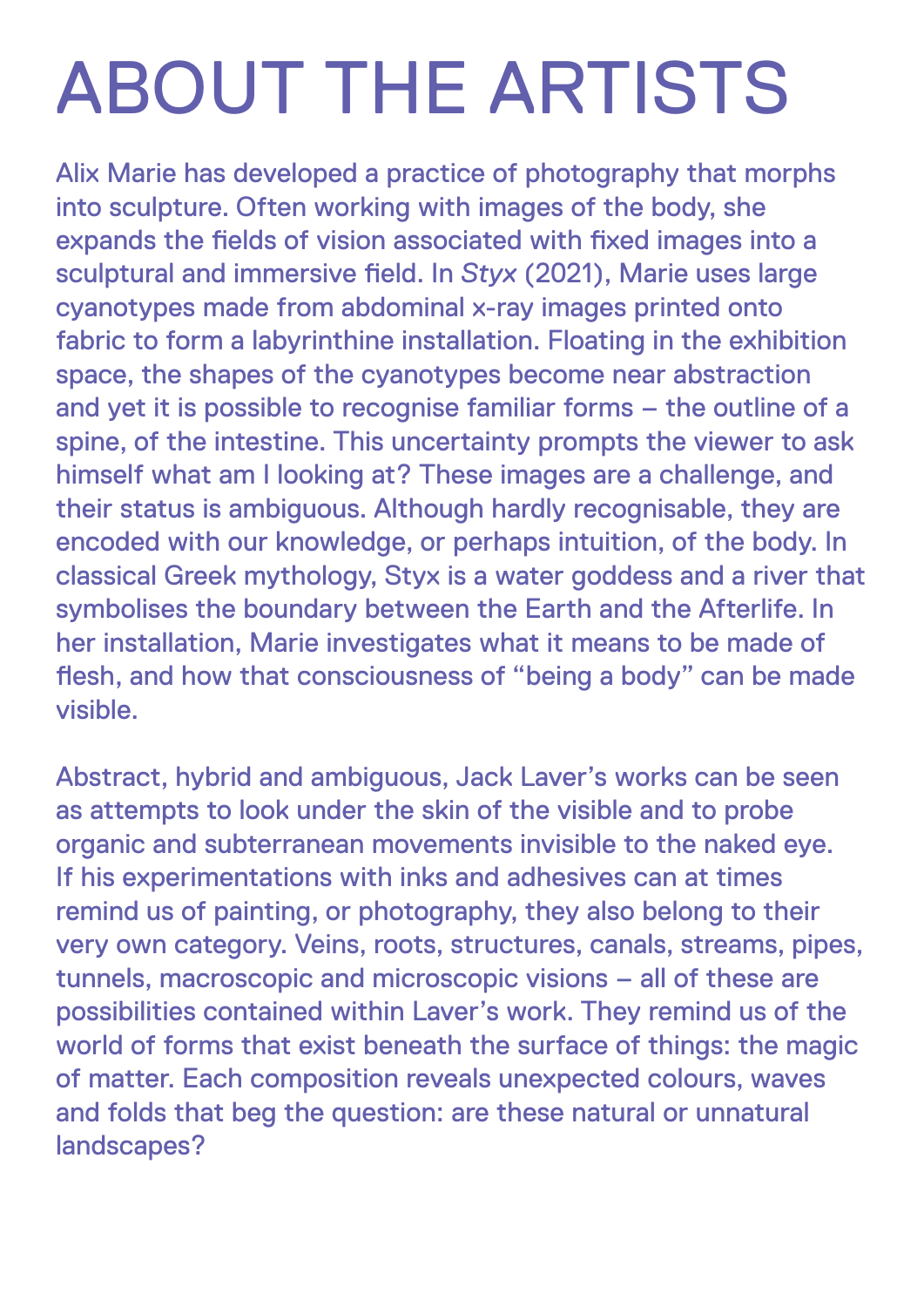Anousha Payne's painted compositions display organic forms that are both entangled and encompassing. These ambiguous forms, which seem to belong to the natural and vegetal world, have a life of their own. There are set in motion and are reaching out to the viewer who in turn becomes entangled in them. Payne takes her inspiration from Indian folk tales and the ways in which some stories bring together moral dilemmas, magic, animism and transfiguration. In some of her compositions, movement is combined with hand gestures borrowed from the classical south Indian dance form, Bharathantyam. Each gesture has a symbolic value and an assigned meaning. The idea that inanimate objects possess souls, which defines animism, takes on a new pictorial dimension in Payne's work.

Elsa Rouy's work explores the materiality of the body. At once haunting and ambiguous, her compositions investigate the substance of the physical form and different notions connected to bodily realities – dependency, vulnerability, abjection. Although clearly outlined in their contours, the bodies are often depicted dissolving into surroundings, and into each other. Boundaries between inside and outside are constantly challenged, and at times, it seems like these androgynous bodies become mere vessels. Bodily fluids are depicted in great detail, connecting bodies in circulation. Rouy charges her compositions with eroticism and humour and investigates relationships between bodies, points of connections, of entries, ultimately prompting the viewer to interrogate the boundary of the self.

Ariane Heloise Hughes' striking oil paintings present unsettling scenes that oscillate between beautiful and disquiet, familiar and uncanny. She takes her inspiration from mundane compositions found on Instagram as much as from art historical references. The elaborate settings she paints, rich with allegorical symbols, are the backdrop for an exploration of duality and of the subject/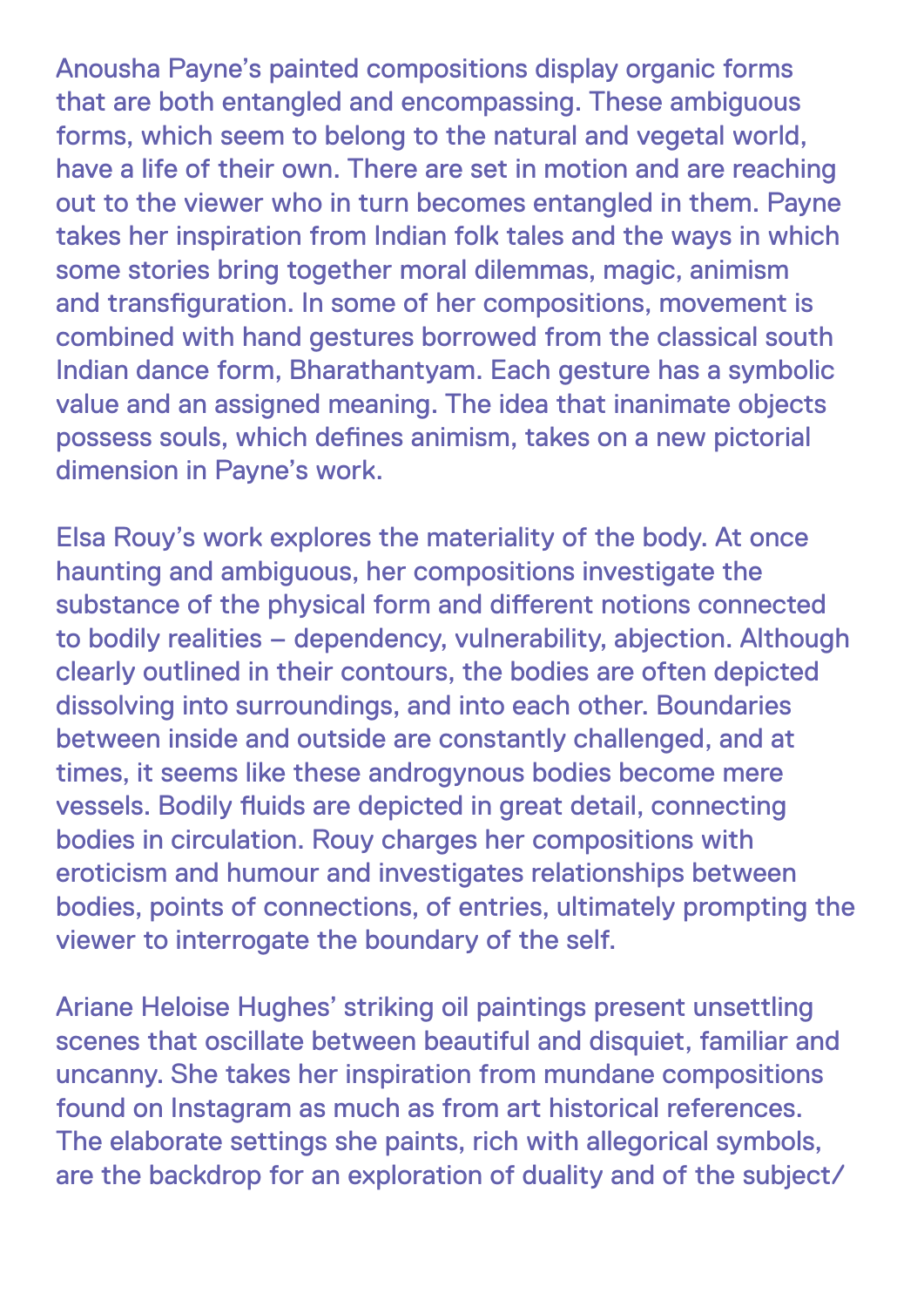object dynamic. The female nude is a recurrent motif in Hughes's work as she explores modes of representation of the feminine body and of desire to instigate an ironical commentary on today's culture of voyeurism and the perpetuation of idealised online self-representation. She uses traditional artistic techniques to reengage her audience in the act of looking, inviting us to reflect on the passive consumption of images in our digital world today.

Michael Dohr's enigmatic painterly compositions and structures are rich with symbolism drawn from both the natural world and the industrialized society that surrounds us. Connected to notions of transformation and transition, his work functions as a reminder of the complex ecosystem we are a part of and the elaborate ways in which nature and technology are interconnected. Visually, this occurs both technically and formally. Using silicone casting molds to signify the organic appearance of things as well as replication mechanisms, Dohr invites us to think of the multiplicity of structures and to expand our field of knowledge of living organisms. His paintings, in line with his sculptural practice, reflect both the artist's gesture and a symbolism connected to the ways our modes of vision are increasingly impacted by technology and digital landscapes.

With a unique style combining abstract and figurative elements, Daisy Dodd-Noble paints imaginary landscapes populated by plants and trees of different shapes, colours and sizes. Placed like totems within colourful and bright compositions, they seem to be endowed with a certain levity, a sense of lightness associated with dreams or expanded consciousness. Dodd-Noble's vibrant hues glow with vitality, like energy fields and one cannot help wondering whether her work depicts imaginary locations or emotional state of minds. Either way, each painting takes us to a world where the life of plants takes over and, in our times of environmental crisis, reminds us of the sacred and vital role plants and trees play: they produce the atmosphere that surrounds us and are the origin of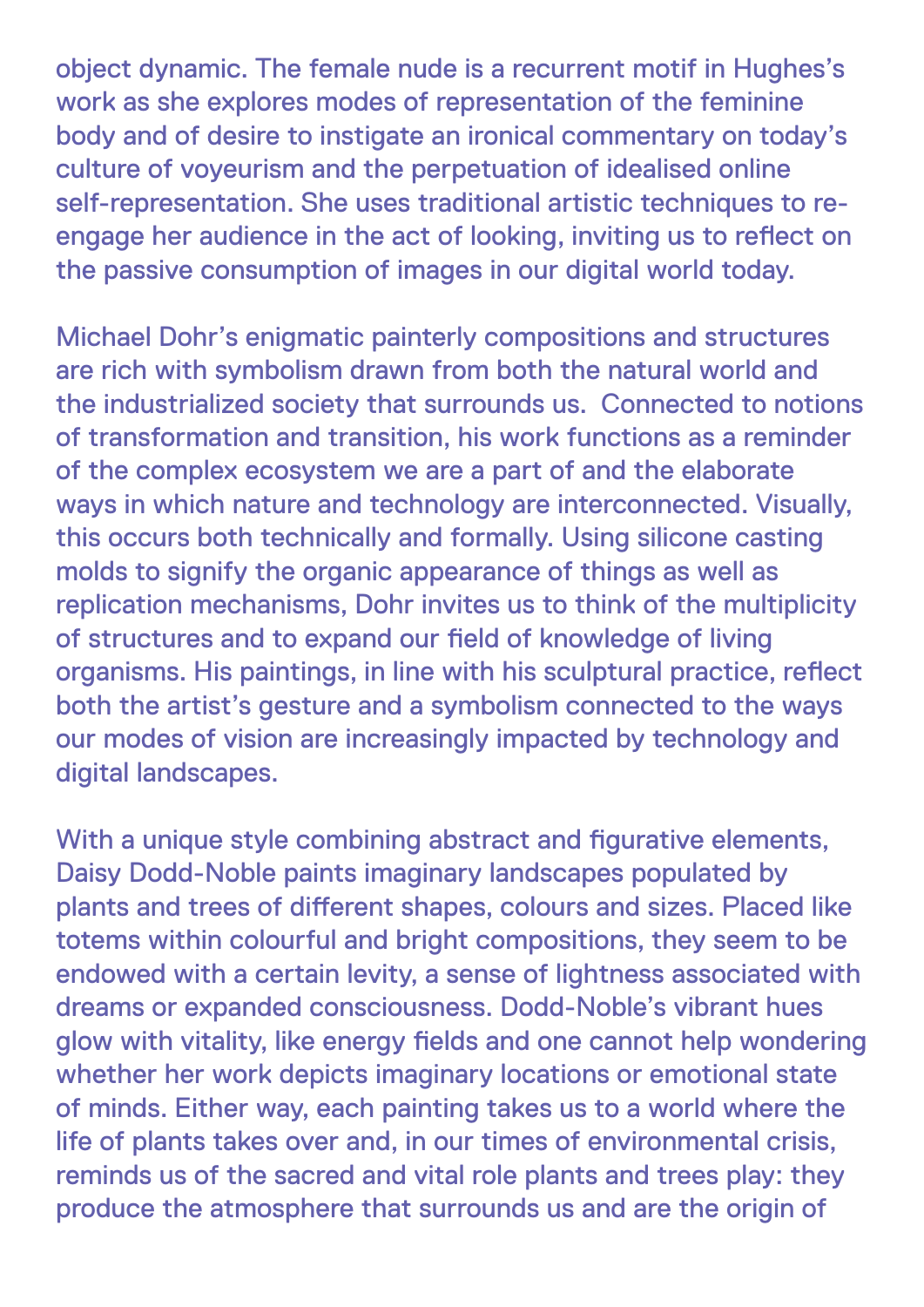#### the oxygen that animates us.

In Yulia Iosilzon's dreamscapes, languid figures seem to drift across the surface of the paintings. Her vibrant and lyrical compositions are populated by imaginary creatures, species of plants like the ones seen in fairy tales, and anthropomorphic figures. The swift brushstrokes and spiralling movements animate the space and infuse this imaginary world with motion. In Iosilzon's curvy, wavy and almost collapsing visions, the different layers of the pictorial plane seem to dissolve into one. Loosely brushed figures intersect and seep into one another. In some form of time-collapse too, like in dreams, some figures and shapes seem to re-appear on different parts of the canvas.

Anna Skladmann devised a technique which combines the use of liquids such as milk or water and of a high-definition digital scanner to produce images of flowers and plants. The former is evocative of traditional photographic printing techniques whilst the later reflects a desire to explore new ways of recording nature. The resulting images are both elaborate and dreamlike as one can get lost in the detail, the nuances of colours, the varied textures and the unruly, rhythmic forms of vegetal structures. It calls into question how plant forms are arranged for the viewer by human hands, or not. These pictures portray nature invading the pictorial space and yet we cannot see their roots or soil, neither can we understand what environment they belong to due to the lack of perspective. They're staged visions of natural forms bound to fade and transformed into tableaux.

In her paintings, Rebekah Rubalcava visually translates fragments of her dreams, spiritual experiences and emotional responses to being in the world. Figurative fantasies and everyday realism merge into scenes that waver between her inner world and her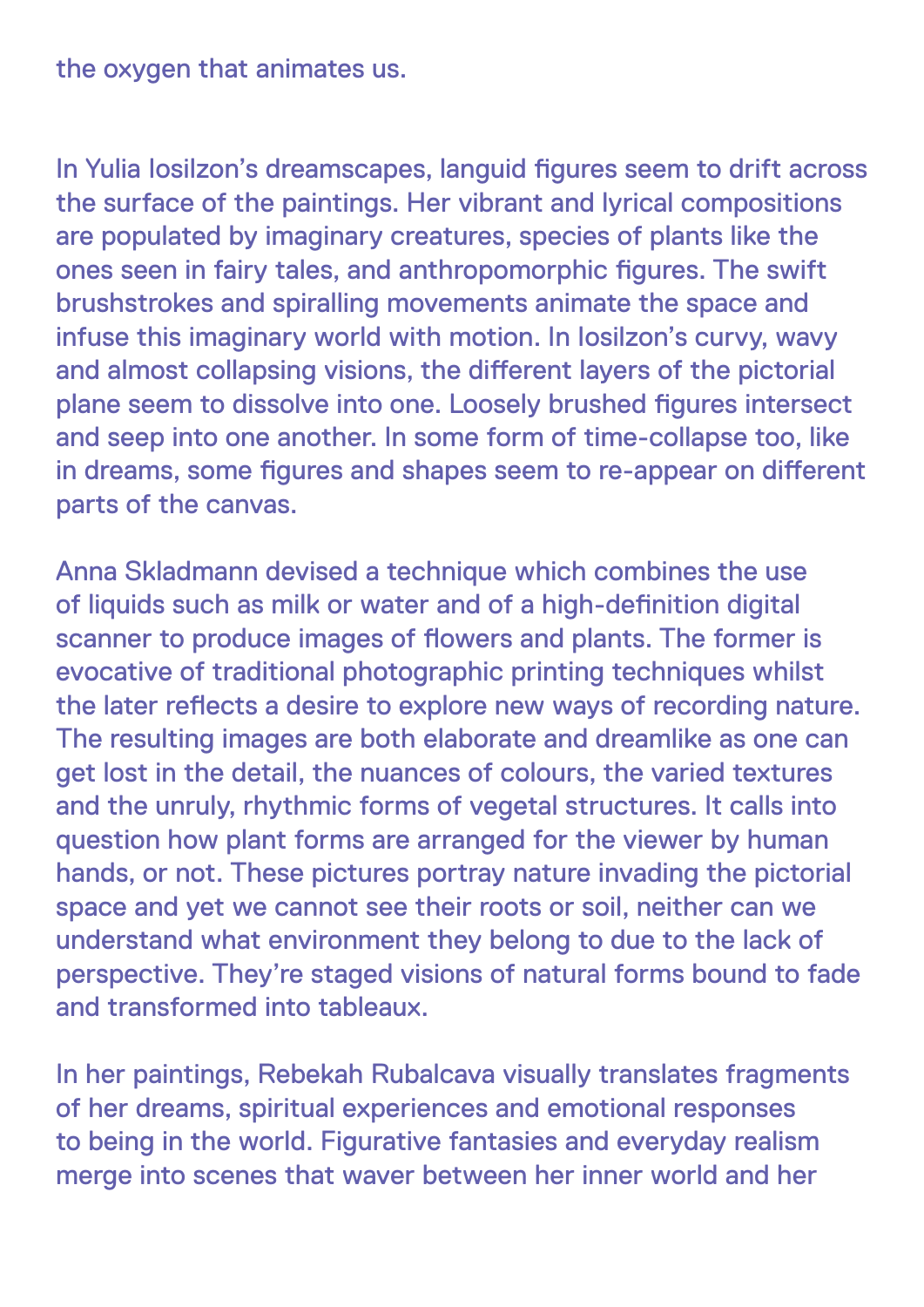processing of external influences. References to films, fashion, conspiracy theories or literature can be seen in her compositions; and she also draws inspiration from the surrealist worlds rich with symbolism of artists such as Frida Khalo, Hieronymus Bosch or Edvard Munch. The imbrication of dreamscapes, figures or forms drawn from life and surreal effects create the possibility of a coexistence, or co-habitation, of multiple temporalities in a single composition - almost in cinematographic terms. Reminiscences of her childhood spent in a religious household in America, eroticism and sexuality permeate the intricate and enigmatic narratives Rubalcava depicts.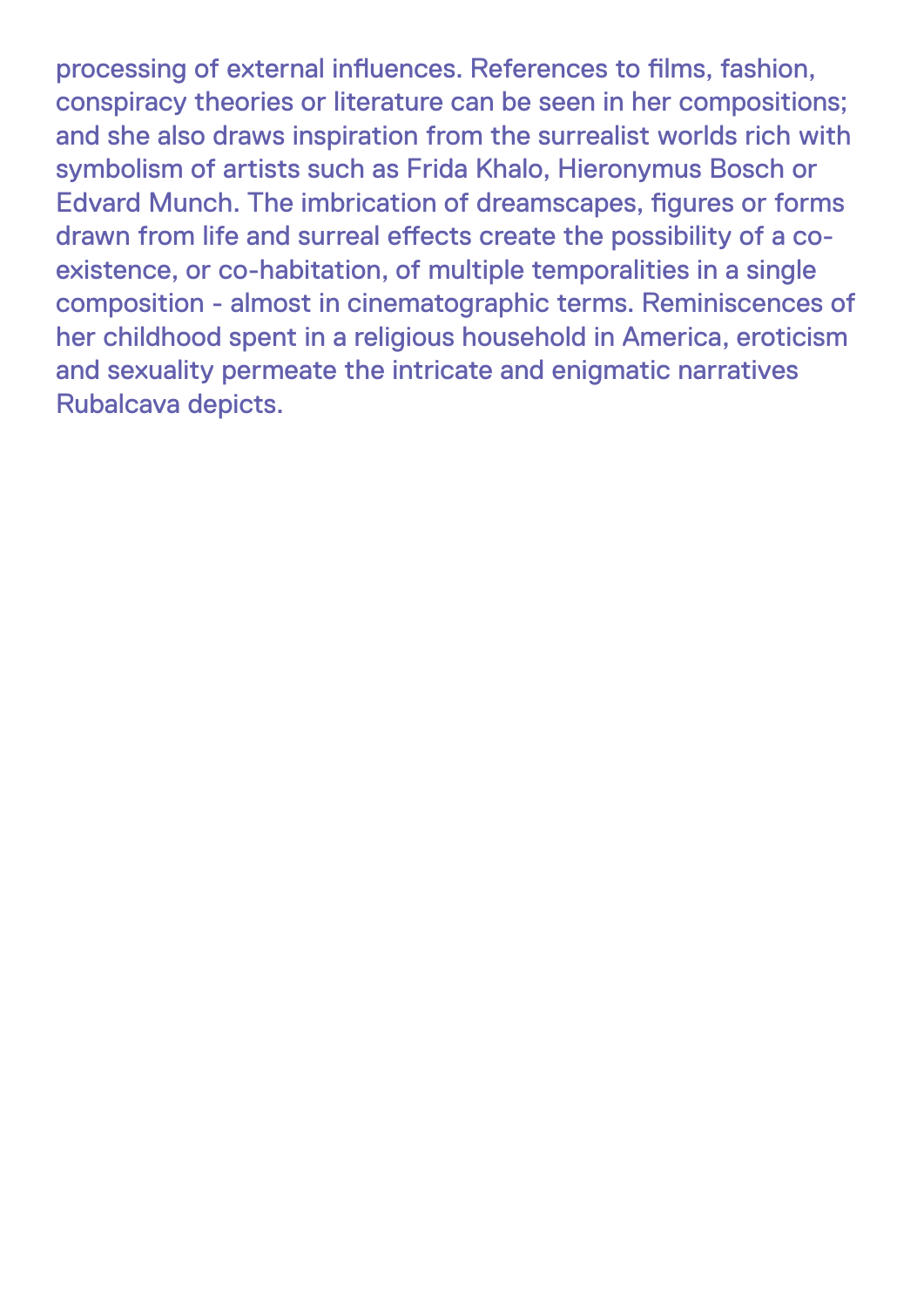## ABOUT ROMAN ROAD

Roman Road is a contemporary art gallery based in London and founded by Marisa Bellani. The gallery has recently redefined itself with a more fluid and ethical approach, becoming a platform for collaborative exhibitions in 2019. Since 2020, Marisa has organised art residencies in London as part of the gallery activities. Roman Road exists since 2013, following and fostering notable projects and dealing with artists all over the world. Since completing a full renovation in 2015, Roman Road has established a qualitative programme and has seen its represented artists become internationally recognised by institutions and collectors. Roman Road has established a qualitative and thematic programme and realised the creation of a research cell and Roman Road Journal in 2018, an online platform dedicated to publishing articles and exploring topics on art, science, technology, anthropology and literature.